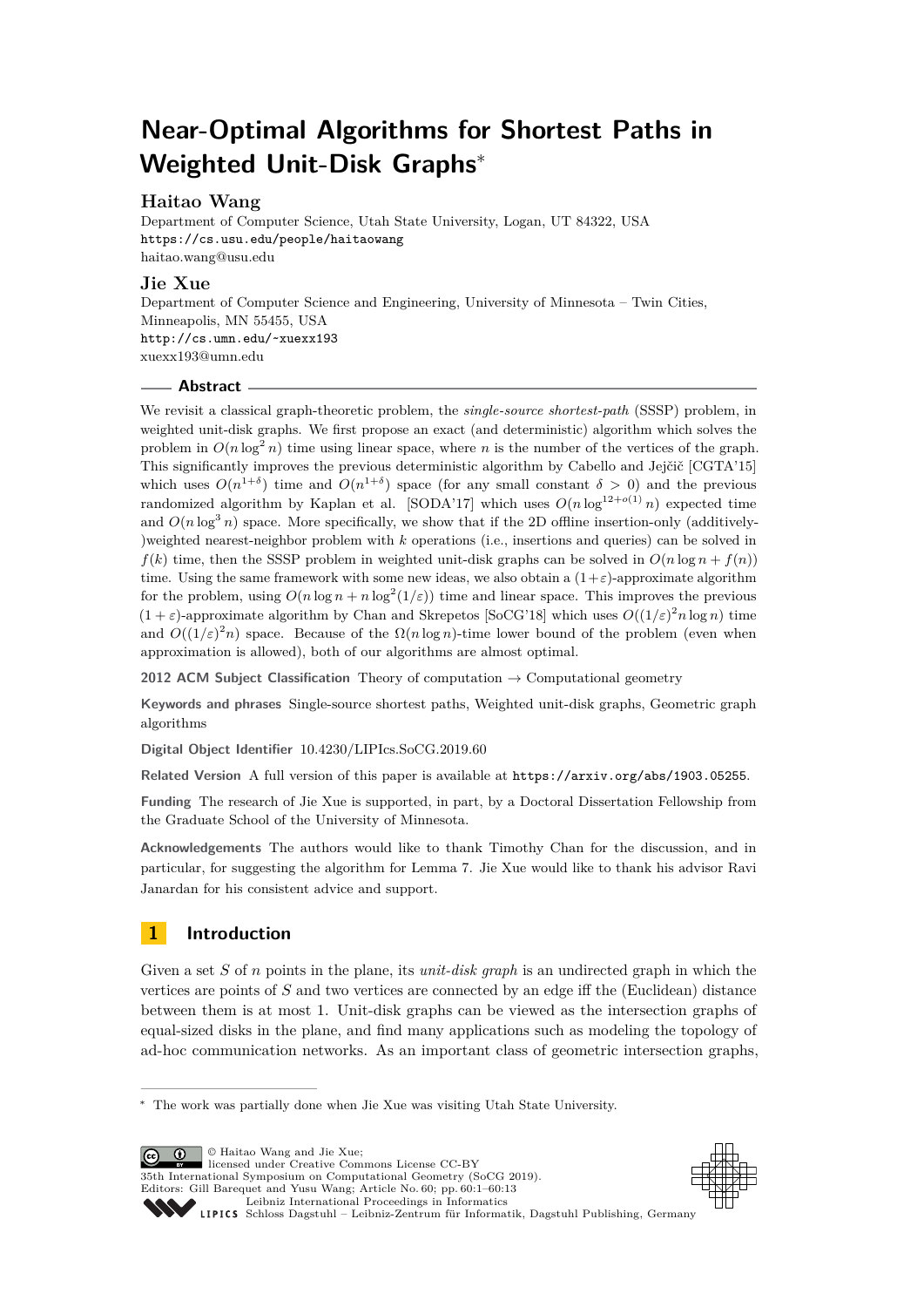#### **60:2 Near-Optimal Algorithms for Shortest Paths in Weighted Unit-Disk Graphs**

unit-disk graphs have been extensively studied in computational geometry. Many problems that are difficult in general graphs have been efficiently solved (exactly or approximately) in unit-disk graphs by exploiting their underlying geometric structures.

In this paper, we consider a classical graph-theoretic problem, the *single-source shortestpath* (SSSP) problem, in unit-disk graphs. Given an edge-weighted graph  $G = (V, E)$  and a source vertex  $s \in V$ , the SSSP problem aims to compute shortest paths from *s* to all other vertices in *G* (or equivalently a shortest-path tree from *s*). In unit-disk graphs, there are two natural ways to weight the edges. The first way is to equally weight all the edge (usually called *unweighted* unit-disk graphs), while the second way is to assign each edge (*a, b*) a weight equal to the (Euclidean) distance between *a* and *b* (usually called *weighted* unit-disk graphs). The SSSP problem in a general graph has a trivial  $\Omega(|E|)$ -time lower bound, because specifying the edges of the graph already takes  $\Omega(|E|)$  time. However, this lower bound does not hold in unit-disk graphs. A unit-disk graph (either unweighted or weighted), though having quadratic number of edges in worst case (e.g., all the vertices are very close to each other), can be represented by only giving the locations of its vertices in the plane. This linear-complexity representation allows us to solve the SSSP problem without explicitly constructing the graph and hence beat the  $\Omega(|E|)$ -time lower bound.

In unweighted unit-disk graphs, the SSSP problem is relatively easy, and various algorithms are known for solving it *optimally* in  $O(n \log n)$  time [\[2,](#page-12-1) [3\]](#page-12-2). However, the weighted case is much more challenging. Despite of much effort made over years [\[2,](#page-12-1) [5,](#page-12-3) [9,](#page-12-4) [10,](#page-12-5) [12\]](#page-12-6), state-of-theart algorithms are still far away from being optimal. In this paper, we present new exact and approximation algorithms for the problem in weighted unit-disk graphs, which significantly improve the previous results and almost match the lower bound of the problem.

**Organization.** The remaining paper is organized as follows. In Sect. [1.1,](#page-1-0) we discuss the related work and our contributions. Sect. [1.2](#page-2-0) presents some notations used throughout the paper. Our exact and approximation algorithms are given in Sect. [2](#page-3-0) and [3,](#page-9-0) respectively. Due to the page limit, some lemma proofs are omitted but can be found in the full version [\[13\]](#page-12-7).

#### <span id="page-1-0"></span>**1.1 Related work and our contributions**

Besides the SSSP problem, many graph-theoretic problems have also been studied in unit-disk graphs, such as maximum independent set [\[11\]](#page-12-8), maximum clique [\[6\]](#page-12-9), distance oracle [\[5,](#page-12-3) [9\]](#page-12-4), diameter computing [\[5,](#page-12-3) [9\]](#page-12-4), all-pair shortest paths [\[3,](#page-12-2) [4\]](#page-12-10), etc. Most of these problems have much more efficient solutions in unit-disk graphs than in general graphs.

The SSSP problem in unit-disk graphs has received a considerable attention in the last decades. The problem has an  $\Omega(n \log n)$ -time lower bound even when approximation is allowed, because deciding the connectivity of a unit-disk graph requires  $\Omega(n \log n)$  time [\[2\]](#page-12-1). In unweighted unit-disk graphs, at least two *O*(*n* log *n*)-time SSSP algorithms were known [\[2,](#page-12-1) [3\]](#page-12-2), which are optimal. If the vertices are pre-sorted by their *x*- and *y*-coordinates, the algorithm in [\[3\]](#page-12-2) can solve the problem in  $O(n)$  time. In weighted unit-disk graphs, the SSSP problem was studied in [\[2,](#page-12-1) [5,](#page-12-3) [9,](#page-12-4) [10,](#page-12-5) [12\]](#page-12-6). Both exact and approximation algorithms were given to solve the problem in sub-quadratic time. For the exact case, the best known results are the deterministic algorithm by Cabello and Jejčič [\[2\]](#page-12-1) which uses  $O(n^{1+\delta})$  time and  $O(n^{1+\delta})$ space (for any small constant  $\delta > 0$ ) and the randomized algorithm by Kaplan et al. [\[10\]](#page-12-5) which uses  $O(n \log^{12+o(1)} n)$  expected time and  $O(n \log^3 n)$  space. For the approximation case, the best known result is the  $(1 + \varepsilon)$ -approximate algorithm by Chan and Skrepetos [\[5\]](#page-12-3) which uses  $O((1/\varepsilon)^2 n \log n)$  time and  $O((1/\varepsilon)^2 n)$  space.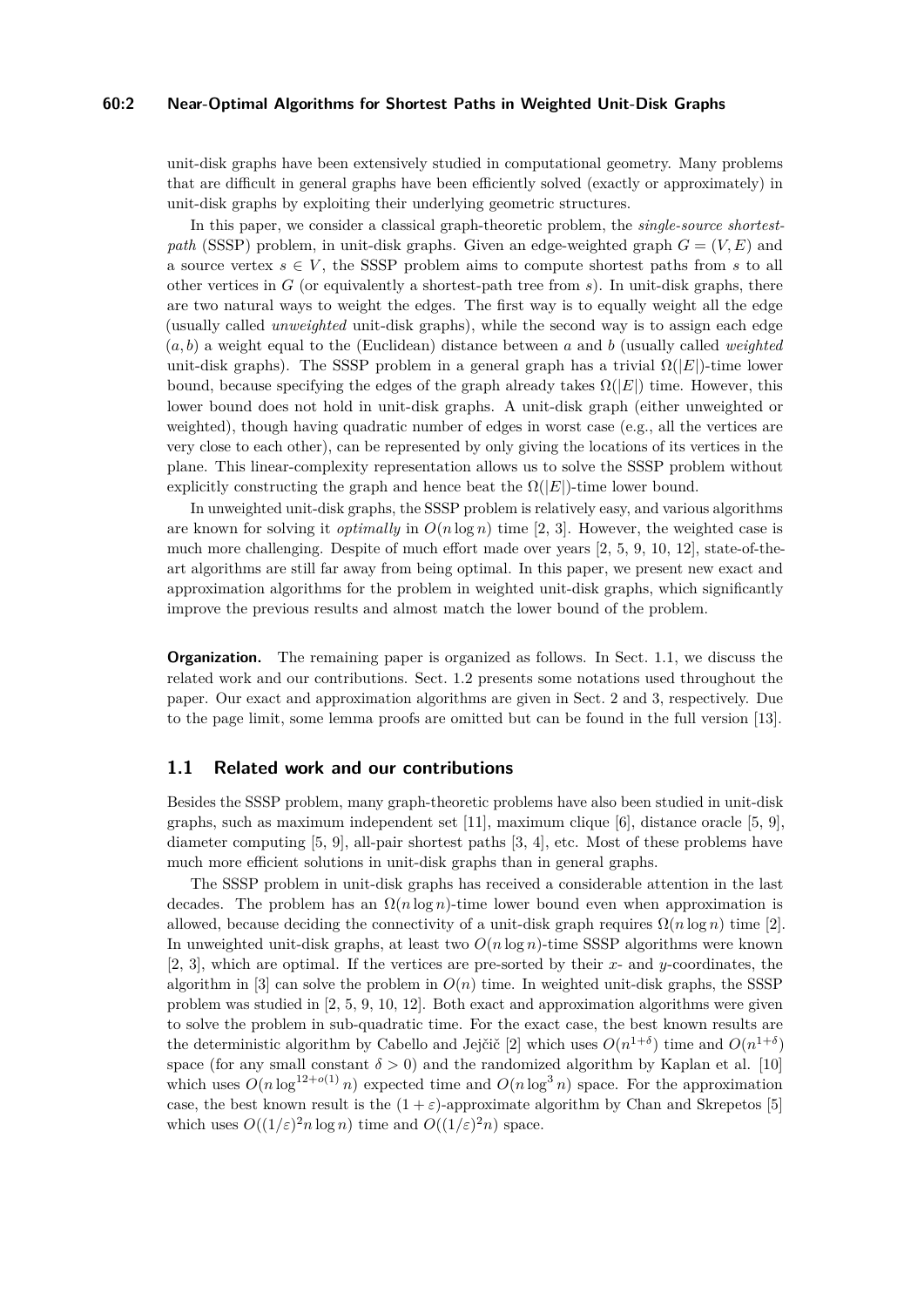#### **H.** Wang and J. Xue 60:3

In this paper, we first propose an exact SSSP algorithm in weighted unit-disk graphs which uses  $O(n \log^2 n)$  time and  $O(n)$  space, significantly improving the results in [\[2,](#page-12-1) [10\]](#page-12-5). Using the same framework together with some new ideas, we also obtain a  $(1+\varepsilon)$ -approximate algorithm which uses  $O(n \log n + n \log^2(1/\varepsilon))$  time and  $O(n)$  space, improving the result in [\[5\]](#page-12-3). Table [1](#page-2-1) presents the comparison of our new algorithms with the previous results.

| Type        | Source             | Time                                         | <b>Space</b>                    | Rand./Det.    |
|-------------|--------------------|----------------------------------------------|---------------------------------|---------------|
| Exact       | $\left[12\right]$  | $O(n^{4/3+\delta})$                          | $O(n^{1+\delta})$               | Deterministic |
|             | 2                  | $O(n^{1+\delta})$                            | $O(n^{1+\delta})$               | Deterministic |
|             | [10]               | $O(n \log^{12+o(1)} n)$                      | $O(n \log^3 n)$                 | Randomized    |
|             | Corollary 9        | $O(n \log^2 n)$                              | O(n)                            | Deterministic |
| Approximate | $\left[ 9 \right]$ | $O((1/\varepsilon)^3 n^{1.5} \sqrt{\log n})$ | $O((1/\varepsilon)^4 n \log n)$ | Deterministic |
|             | [5]                | $O((1/\varepsilon)^2 n \log n)$              | $O((1/\varepsilon)^2 n)$        | Deterministic |
|             | Corollary 15       | $O(n \log n + n \log^2(1/\varepsilon))$      | O(n)                            | Deterministic |

<span id="page-2-1"></span>**Table 1** Summary of the previous and our new algorithms for SSSP in weighted unit-disk graphs.

More specifically, our algorithms solve the SSSP problem in weighted unit-disk graphs by reducing it to the (2D) offline insertion-only additively-weighted nearest-neighbor (OIWNN) problem, in which we are given a sequence of operations each of which is either an insertion (inserting a weighted point in  $\mathbb{R}^2$  to the dataset) or a weighted nearest-neighbor query (asking for the additively-weighted nearest neighbor of a given query point in the dataset) and our goal is to answer all the queries. The reductions imply the following results.

- If the OIWNN problem with  $k$  operations can be solved in  $f(k)$  time, then the exact  $\overline{a}$ SSSP problem in weighted unit-disk graphs can be solved in  $O(n \log n + f(n))$  time.
- If the OIWNN problem with  $k_1$  operations in which at most  $k_2$  operations are insertions can be solved in  $f(k_1, k_2)$  time, then the  $(1 + \varepsilon)$ -approximate SSSP problem in weighted unit-disk graphs can be solved in  $O(n \log n + n \log(1/\varepsilon) + f(n, O(\varepsilon^{-2})))$  time.

Our time bounds in Table [1](#page-2-1) are derived from the above results by arguing that  $f(k)$  $O(k \log^2 k)$  and  $f(k_1, k_2) = O(k_1 \log^2 k_2)$ . Therefore, the bottleneck of our algorithms in fact comes from the OIWNN problem.

As an immediate application, our approximation algorithm can be applied to improve the preprocessing time of the distance oracles in weighted unit-disk graphs given by Chan and Skrepetos [\[5\]](#page-12-3) (see the full version [\[13\]](#page-12-7) for the details).

## <span id="page-2-0"></span>**1.2 Notations**

**Basic notations.** Throughout the paper, the notation  $\|\cdot\|$  denotes the Euclidean norm; therefore, for two points  $a, b \in \mathbb{R}^2$ ,  $\|a - b\|$  is the Euclidean distance between a and b. For a point  $a \in \mathbb{R}^2$ , we use  $\odot_a$  to denote the unit disk (i.e., disk of radius 1) centered at *a*.

**Graphs.** Let  $G = (V, E)$  be an edge-weighted undirected graph. A path in G is represented as a sequence  $\pi = \langle z_1, \ldots, z_t \rangle$  where  $z_1, \ldots, z_t \in V$  and  $(z_i, z_{i+1}) \in E$  for all  $i \in \{1, \ldots, t-1\};$ the *length* of  $\pi$  is the sum of the weights of the edges  $(z_1, z_2), \ldots, (z_{t-1}, z_t)$ . For two vertices  $u, v \in V$ , we use  $\pi_G(u, v)$  to denote the shortest path from *u* to *v* in *G* and use  $d_G(u, v)$  to denote the length of  $\pi_G(u, v)$ . We say  $v' \in V$  is the *u*-predecessor of *v* if  $(v', v) \in E$  is the last edge of  $\pi_G(u, v)$ . For two paths  $\pi$  and  $\pi'$  in *G* where  $\pi$  is from *u* to *v* and  $\pi'$  is from *v* to *w*, we denote by  $\pi \circ \pi'$  the *concatenation* of  $\pi$  and  $\pi'$ , which is a path from *u* to *w* in *G*.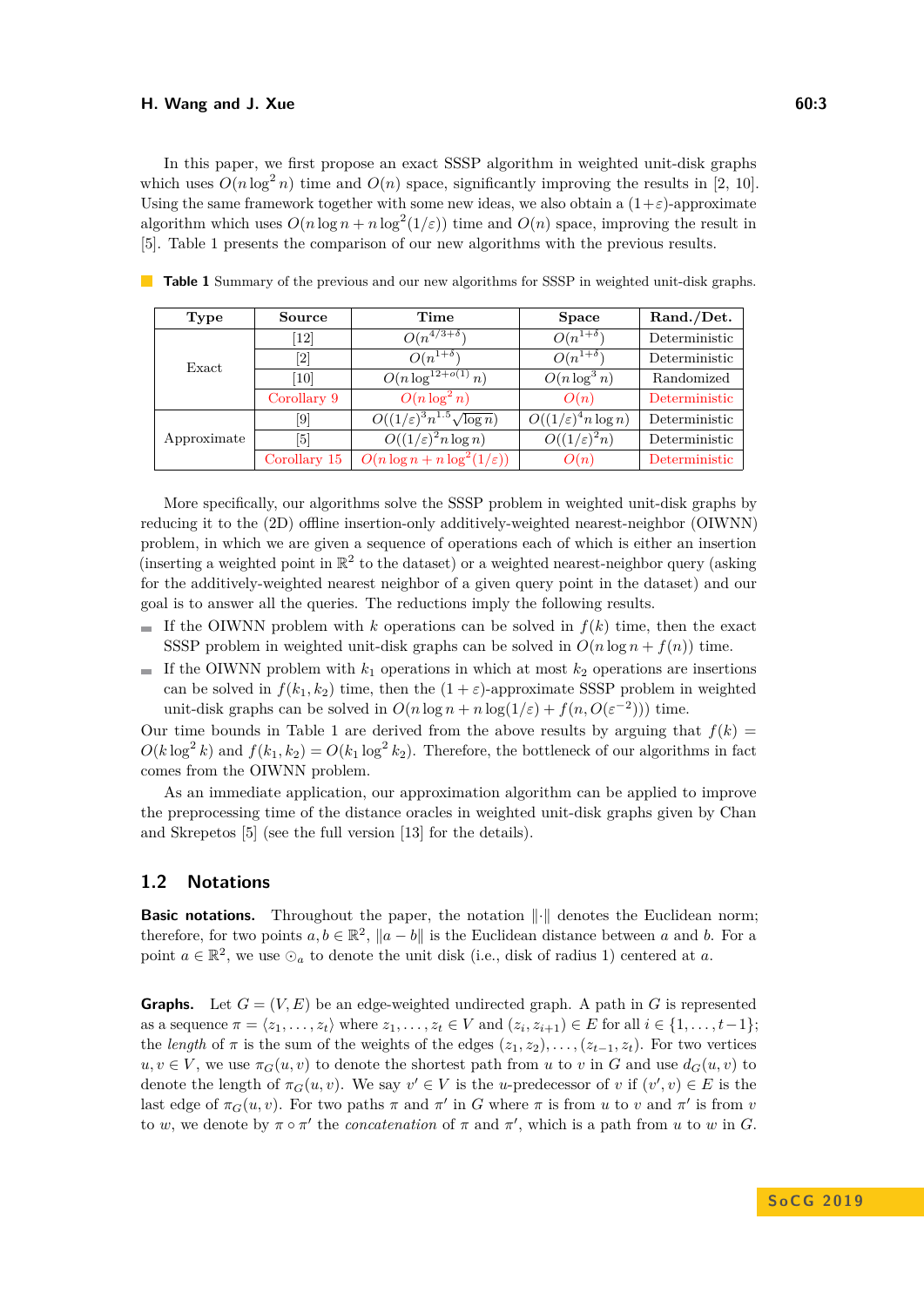#### **60:4 Near-Optimal Algorithms for Shortest Paths in Weighted Unit-Disk Graphs**

## <span id="page-3-0"></span>**2 The exact algorithm**

In this section, we describe our exact algorithm. Given a set *S* of *n* points in the plane and a source  $s \in S$ , our goal is to compute a shortest-path tree from s in the weighted unit-disk graph *G* induced by *S*. For all  $a \in S$ , we use  $\lambda_a \in S$  to denote the *s*-predecessor of *a*. Specifically, we aim to compute two tables dist[·] and pred[·] indexed by the points in *S*, where  $dist[a] = d_G(s, a)$  and  $pred[a] = \lambda_a$ .

We first briefly review how the well-known Dijkstra's algorithm computes shortest paths from a source *s* in a graph *G*. Initially, the algorithm sets all dist-values to infinity except  $dist[s] = 0$ , and sets  $A = S$ . Then it keeps doing the following procedure until  $A = \emptyset$ .

- 1. Pick the vertex  $c \in A$  with the smallest dist-value.
- **2.** For all  $b \in A$  that are neighbors of *c*, update the value dist[*b*] using *c*, i.e., dist[*b*]  $\leftarrow$  $\min{\{\text{dist}[b], \text{dist}[c] + w(c, b)\}\}\$ , where  $w(c, b)$  is the weight of the edge  $(c, b)$ .
- **3.** Remove *c* from *A*.

Directly applying Dijkstra's algorithm to solve the SSSP problem in a weighted unit-disk graph takes quadratic time, since the graph can have  $\Omega(n^2)$  edges in worst-case.

Our algorithm will follow the spirit of Dijkstra's algorithm in a high level and exploit many insights of unit-disk graphs in order to achieve a near-linear running time. First of all, we (implicitly) build a grid *Γ* on the plane, which consists of square cells with side-length 1*/*2 (a similar grid is also used in [\[3\]](#page-12-2)). Assume for convenience that no point in *S* lies on a grid line, and hence each point in *S* is contained in exactly one cell of *Γ*. A *patch* of *Γ* is a square area consisting of  $5 \times 5$  cells of *Γ*. For a point  $a \in S$ , let  $\square_a$  denote the cell of *Γ* containing *a* and  $\mathbb{H}_a$  denote the patch of *Γ* whose central cell is  $\Box_a$ . For a set *P* of points in  $\mathbb{R}^2$  and a cell  $\Box$  (resp., a patch  $\boxplus$ ) of *Γ*, define  $P_{\Box} = P \cap \Box$  (resp.,  $P_{\boxplus} = P \cap \boxplus$ ). We notice the following simple fact.

► **Fact 1.** For all  $a \in S$ , we have  $S_{\Box_a} \subseteq \mathsf{NB}_G(a) \subseteq S_{\boxplus_a}$ , where  $\mathsf{NB}_G(a)$  is the set of all *neighbors of a in G.*

We compute and store  $S_{\Box}$  (resp.,  $S_{\boxplus}$ ) for all cells  $\Box$  (resp., patches  $\boxplus$ ) of  $\Gamma$  that contain at least one point in *S*. In addition, we associate pointers to each  $a \in S$  so that from *a* one can get access to the stored sets  $S_{\Box_a}$  and  $S_{\boxplus_a}$ . The above preprocessing can be easily done in  $O(n \log n)$  time and  $O(n)$  space after computing  $\Box_a$  for all  $a \in S$ . We give in the full version a method to compute  $\Box_a$  for all  $a \in S$  in  $O(n \log n)$  time without using the floor function.

In order to present our algorithm, we first define a sub-routine UPDATE as follows. Suppose we are now at some point of the algorithm. If *U* and *V* are two subsets of *S*, then the procedure  $\text{UPDATE}(U, V)$  conceptually does the following.

- 1. dist<sup>'</sup>[*u*] ← dist[*u*] for all  $u \in U$ .
- 2.  $p_v \leftarrow \arg \min_{u \in U \cap \odot_v} {\text{dist}'[u] + ||u v||}$  for all  $v \in V$ .
- **3.** For all  $v \in V$ , if  $dist[v] > dist'[p_v] + ||p_v v||$ , then update  $dist[v] \leftarrow dist'[p_v] + ||p_v v||$ and  $\text{pred}[v] \leftarrow p_v$ .

In words,  $UPDATE(U, V)$  updates the shortest-path information of the points in *V* using the shortest-path information of the points in  $U$ . We use lazy update by copying the dist $[\cdot]$  table to dist<sup>'</sup>[ $\cdot$ ] to guarantee that the order we consider the points in *V* does not influence the result of the update (note that *U* and *V* may not be disjoint). However, when *U* and *V* are not disjoint, lazy update may result in an inconsistency of shortest-path information, i.e.,  $dist[v] > dist[pred[v]] + ||pred[v] - v||$  for some  $v \in V$  after UPDATE(*U, V*). This can happen when  $p_v \in U \cap V$ : for example, we update dist[*v*] to dist<sup>'</sup>[ $p_v$ ] +  $||p_v - v||$  and at the same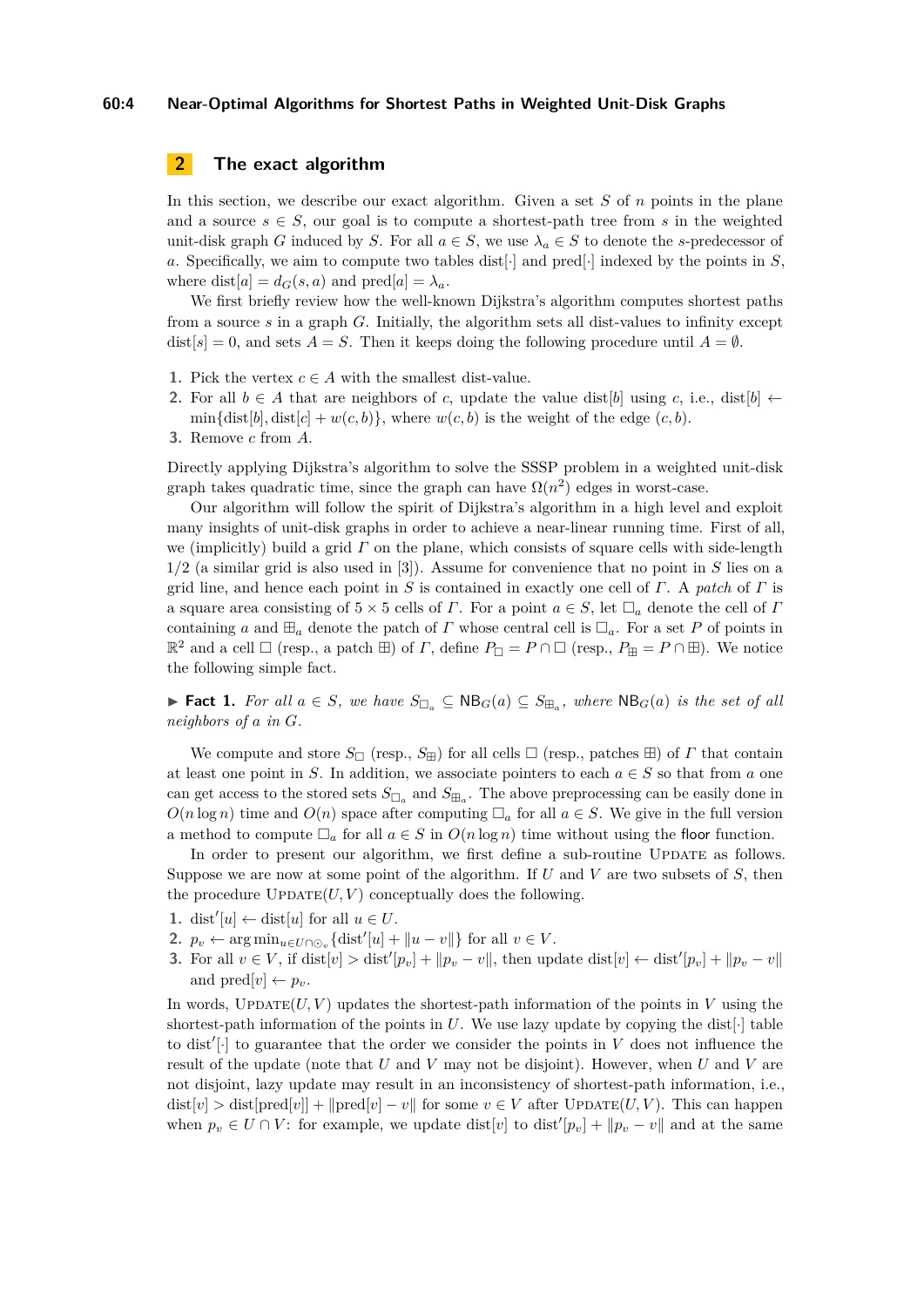$\text{time dist}[p_v]$  also gets updated (hence  $\text{dist}[p_v] < \text{dist}'[p_v]$ ), then  $\text{dist}[v] > \text{dist}[p_v] + ||p_v - v||$ after  $\text{UPDATE}(U, V)$ . We call such a phenomenon *data inconsistency*. Although UPDATE can result in data inconsistency in general, we shall guarantee it never happens in our algorithm.

The main framework of our algorithm is quite simple, which is presented in Algorithm [1.](#page-4-0) Similarly to Dijkstra's algorithm, we also maintain a subset  $A \subseteq S$  during the algorithm and pick the point  $c \in A$  with the smallest dist-value in each iteration (line 6). The difference is that, instead of using *c* to update (the shortest-path information of) its neighbors, our algorithm tries to use all points in  $A_{\Box_c}$  to update their neighbors (line 8) and then remove them simultaneously from *A* (line 9). However, it is not guaranteed that the shortest-path information of all the points in  $A_{\Box_c}$  is correct when *c* is picked. Therefore, before using the points in  $A_{\Box_c}$  to update their neighbors, we use an extra procedure to "correct" the shortestpath information of these points, which is not needed in Dijkstra's algorithm. Surprisingly, we achieve this by simply updating the points in  $A_{\Box_c}$  once using the current shortest-path information of their neighbors (line 7).

## <span id="page-4-0"></span>**Algorithm 1** SSSP(*S, s*).

| 1: dist[a] $\leftarrow \infty$ for all $a \in S$              |                                |
|---------------------------------------------------------------|--------------------------------|
| 2: $\text{pred}[a] \leftarrow \text{NIL}$ for all $a \in S$   |                                |
| 3: dist[s] $\leftarrow 0$                                     |                                |
| 4: $A \leftarrow S$                                           |                                |
| 5: while $A \neq \emptyset$ do                                | $\triangleright$ Main loop     |
| $c \leftarrow \arg \min_{a \in A} {\{\text{dist}[a]\}}$<br>6: |                                |
| $UPDATE(A_{\boxplus_c}, A_{\Box_c})$<br>7:                    | $\triangleright$ First update  |
| $UPDATE(A_{\Box_c}, A_{\boxplus_c})$<br>8:                    | $\triangleright$ Second update |
| $A \leftarrow A \backslash A_{\square}$<br>9:                 |                                |
| 10: <b>return</b> dist[ $\cdot$ ] and pred[ $\cdot$ ]         |                                |

The correctness of our algorithm is non-obvious. Suppose *m* is the number of the iterations in the main loop. Let  $c_i$  be the point  $c$  picked in the  $i$ -th iteration.

<span id="page-4-1"></span> $\blacktriangleright$  **Fact 2.** *The points*  $c_1, \ldots, c_m$  *belong to different cells in*  $\Gamma$ *.* 

To prove the algorithm correctness, we first show that the dist-values of all points in *S* are correctly computed eventually. Clearly, during the entire algorithm, the dist-values can only decrease and never become smaller than the true shortest-path distances, i.e., we always have dist $[a] \geq d_G(s, a)$  for all  $a \in S$ . Keeping this in mind, we prove the following lemma.

<span id="page-4-2"></span>I **Lemma 3.** *Algorithm [1](#page-4-0) has the following properties.*

- (1) When the *i*-th iteration begins,  $dist[a] = d_G(s, a)$  for all  $a \in S$  with  $d_G(s, a) \leq d_G(s, c_i)$ .
- (2) *After the first update of the <i>i*-th *iteration*,  $dist[a] = d_G(s, a)$  *for all*  $a \in S_{\Box_{c_i}}$ .
- **(3)** When the *i*-th iteration ends, dist $[a] = d_G(s, a)$  for all  $a \in S$  with  $\lambda_a \in S_{\Box_{c_i}}$ .

**Proof.** We first notice that the property **(3)** follows immediately from the property **(2)** due to the second update. Indeed, for a point  $a \in S$ , if  $\lambda_a \in S_{\Box_{c_i}}$ , then  $a \in S_{\Box_{c_i}}$ . If  $a \in A_{\mathbb{H}_{c_i}}$ , then the property (2) implies that the second update makes dist $[a] = d_G(s, a)$ . If  $a \in S_{\mathbb{H}_{c_i}} \backslash A_{\mathbb{H}_{c_i}}$ , then  $a \in A_{\Box_{c_j}}$  for some  $j < i$  (since *a* got removed from *A* in a previous iteration) and the property (2) guarantees that dist $[a] = d_G(s, a)$  after the first update of the  $j$ -th iteration. As such, we only need to verify the first two properties. We achieve this using induction on *i*. The base case is  $i = 1$ . Note that  $c_1 = s$  and  $d_G(s, c_1) = 0$ . Thus, to see (1), we only need to guarantee that  $dist[s] = d_G(s, s) = 0$  when the first iteration begins, which is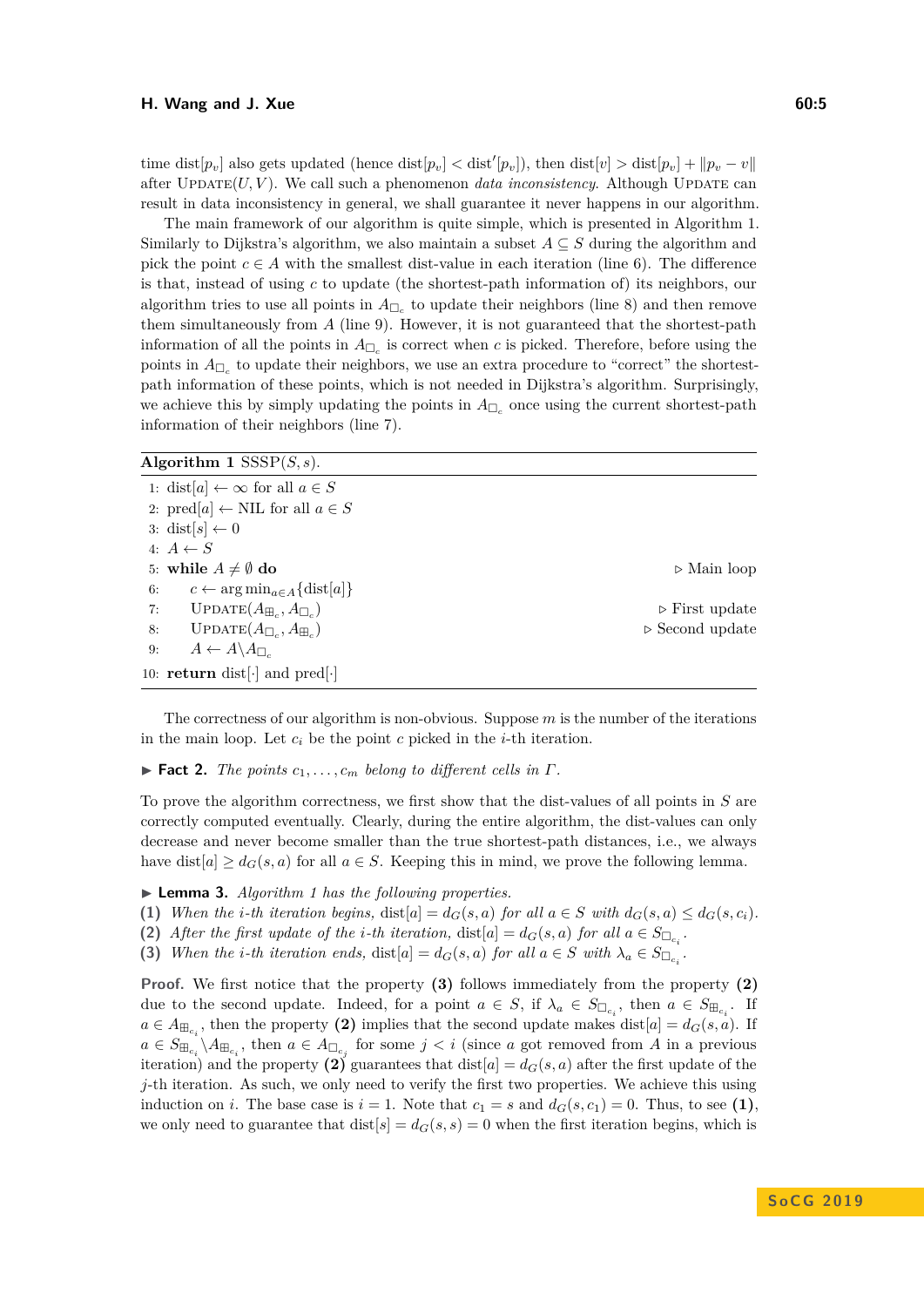<span id="page-5-0"></span>

**Figure 1** Illustrating points *a*, *r*, and *r'*. The solid path is  $\pi_G(s, a)$ . The solid square is  $\Box_{c_k}$ .

clearly true. After the first update of the first iteration, we have dist $[a] = \|s - a\| = d_G(s, a)$ for all  $a \in S_{\Box_{c_1}}$ , hence the property (2) is satisfied. Assume the lemma holds for all  $i < k$ , and we show it also holds in the *k*-th iteration.

To see the property (1), let  $a \in S$  be a point such that  $d_G(s, a) \leq d_G(s, c_k)$ . Consider the moment when the *k*-th iteration begins. Assume for a contradiction that  $dist[a] > d_G(s, a)$  at that time. Suppose  $\pi_G(s, a) = \langle z_0, z_1, \ldots, z_t \rangle$  where  $z_0 = s$  and  $z_t = a$ . Define *j* as the largest index such that  $dist[z_j] = d_G(s, z_j)$ . Note that  $j \in \{0, \ldots, t-1\}$  because  $dist[s] = d_G(s, s)$ and dist  $[a] \neq d_G(s, a)$ . Therefore, dist  $[z_i] = d_G(s, z_i) < d_G(s, a) \leq d_G(s, c_k) \leq \text{dist}[c_k]$ . This implies  $z_j \notin A$  (otherwise it contradicts the fact that  $c_k$  is the point in *A* with the smallest dist-value). It follows  $z_j \in S_{\Box_{c_i}}$  for some  $i < k$ , as it got removed from *A* in some previous iteration. Then by our induction hypothesis and the property **(3)**, we have  $dist[z_{j+1}] = d_G(s, z_{j+1})$  at the end of the *i*-th iteration and thus at the beginning of the *k*-th iteration, because  $\lambda_{z_{j+1}} = z_j$ . However, this contradicts the fact that dist $[z_{j+1}] > d_G(s, z_{j+1})$ . As such,  $dist[a] = d_G(s, a)$  when the *k*-th iteration begins.

Next, we prove the property **(2)**. For convenience, in what follows, we use *A* to denote the set *A* during the *k*-th iteration (before line 9). We have  $S_{\Box_{c_k}} = A_{\Box_{c_k}}$ , since  $A =$  $S \setminus (\bigcup_{i=1}^{k-1} S_{\Box_{c_i}})$  and  $c_k \notin \Box_{c_i}$  for all  $i < k$  by Fact [2.](#page-4-1) Let  $a \in A_{\Box_{c_k}}$  be a point and  $r = \lambda_a$ . We want to show that  $dist[a] = d_G(s, a)$  after the first update of the *k*-th iteration. If  $r \notin A$ , then *r* got removed from *A* in the *i*-th iteration for some  $i < k$ , namely,  $r \in S_{\Box_{c_i}}$ . By our induction hypothesis and the property (3), we have dist $[a] = d_G(s, a)$  at the end of *i*-th iteration (and thus in all the next iterations). So assume  $r \in A$  (this implies that  $r \neq s$  and thus  $\lambda_r$  exists). In this case, a key observation is that before the first update of the *k*-th iteration, dist $[r] = d_G(s, r)$ . To see this, let  $r' = \lambda_r$  (e.g., see Fig. [1\)](#page-5-0). Note that  $||r' - a|| > 1$ , otherwise the path  $\pi_G(s, r') \circ \langle r', a \rangle$  would be shorter than  $\pi_G(s, r') \circ \langle r', r, a \rangle = \pi_G(s, a)$ , contradicting the fact that  $\pi_G(s, a)$  is the shortest path from *s* to *a*. It follows that

$$
d_G(s, a) = d_G(s, r') + d_G(r', a) \ge d_G(s, r') + ||r' - a|| > d_G(s, r') + 1.
$$

On the other hand, since  $a \in \Box_{c_k}$ , we have

$$
d_G(s, a) \le d_G(s, c_k) + d_G(c_k, a) = d_G(s, c_k) + ||c_k - a|| \le d_G(s, c_k) + 1.
$$

Therefore,  $d_G(s, r') < d_G(s, c_k)$ , and by the property (1) we have  $dist[r'] = d_G(s, r')$  when the *k*-th iteration begins. This further implies  $r' \notin A$ , since  $dist[r'] = d_G(s, r') < d_G(s, c_k)$ dist $[c_k]$  when the *k*-th iteration begins. Hence,  $r'$  got removed from *A* in the *i*-th iteration for some  $i < k$ . Using our induction hypothesis and the property (3), we have dist $[r] = d_G(s, r)$ at the end of the *i*-th iteration (and thus in all the next iterations). Note that  $r \in \mathbb{E}_{c_k}$ , because  $r \in \odot_a$ . We further have  $r \in A_{\boxplus_{c_k}}$ , as we assumed  $r \in A$ . Hence, the first update of the *k*-th iteration makes dist $[a] = d_G(s, a)$ . This proves the property (2).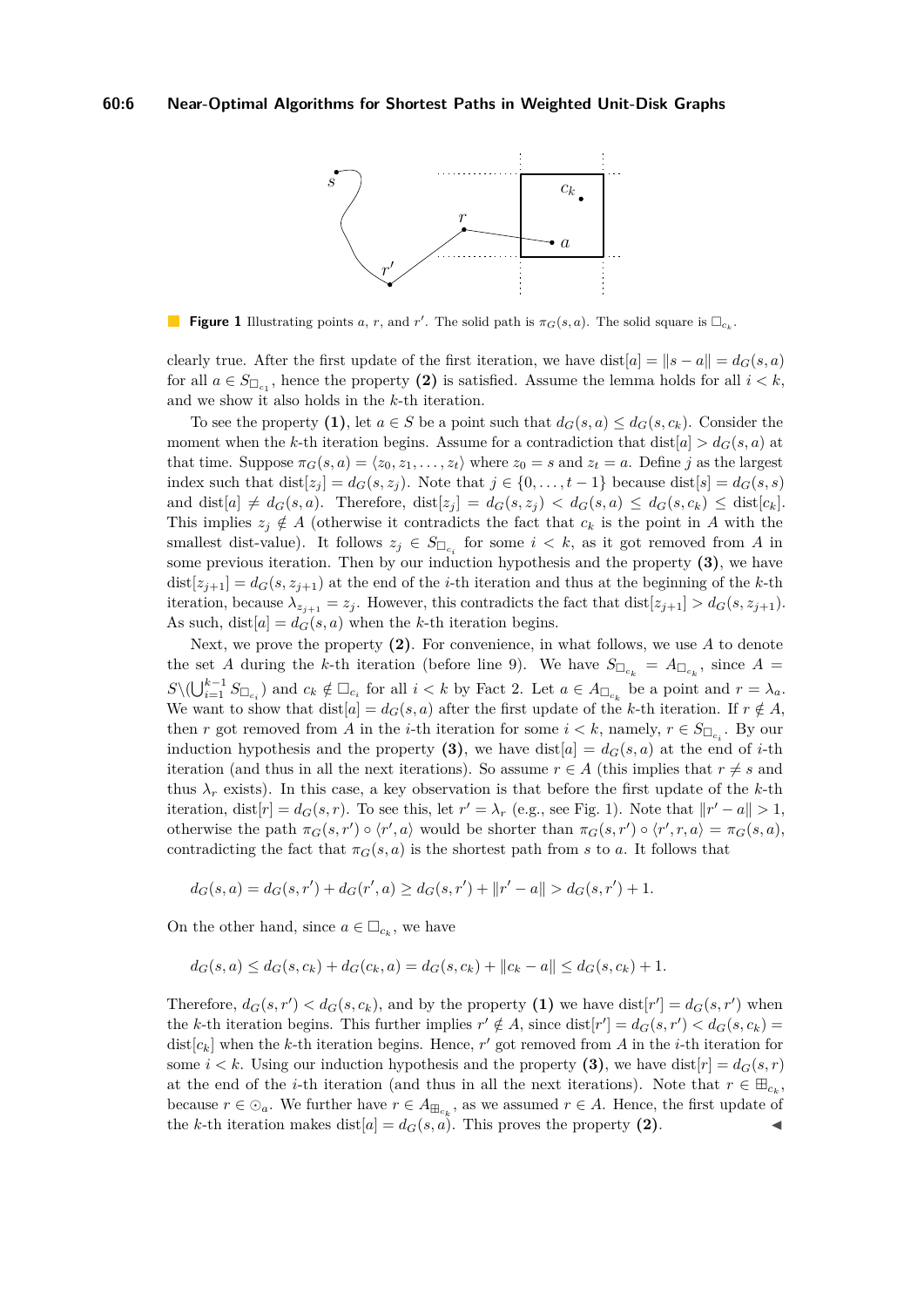#### **H.** Wang and J. Xue 60:7

Lemma [3](#page-4-2) implies that  $dist[a] = d_G(s, a)$  for all  $a \in S$  at the end of Algorithm [1.](#page-4-0) Indeed, any point  $a \in S$  belongs to  $S_{\Box_{c_i}}$  for some  $i \in \{1, \ldots, m\}$ , thus the property (2) of Lemma [3](#page-4-2) guarantees dist $[a] = d_G(s, a)$ . Next, we check the correctness of the pred[·] table. We want  $dist[a] = dist[pred[a]] + ||pred[a] - a||$  for all  $a \in S$ . However, as mentioned before, the sub-routine UPDATE in general may result in data inconsistency, making this equation false. The next lemma shows this can not happen in our algorithm.

**Lemma 4.** At any moment of Algorithm [1,](#page-4-0) we always have  $dist[a] = dist[pred[a]] +$  $\text{||pred}[a] - a\text{||}$  *for all*  $a \in S$ *.* 

Now we see that Algorithm [1](#page-4-0) correctly computes shortest paths from *s*. However, it is still not clear why simultaneously processing all points in one cell in each iteration makes our algorithm faster than the standard Dijkstra's algorithm. In what follows, we focus on the time complexity of the algorithm. At this point, let us ignore the two UPDATE sub-routines and show how to efficiently implement the remaining part of the algorithm. In each iteration, all the work can be done in constant time except lines 6 and 9. To efficiently implement lines 6 and 9, we maintain the set  $A$  in a (balanced) binary search tree using the dist-values as keys. In this way, line 6 can be done in  $O(\log n)$  time, and lines 9 can be done in  $O(|S_{\Box_c}| \cdot \log n)$ time. Note that whenever the dist-value of a point in *A* is updated, we also need to update the binary search tree in  $O(\log n)$  time. This occurs in the two UPDATE sub-routines, which has at most  $O(|S_{\Box_c}|+|S_{\Box_c}|) = O(|S_{\Box_c}|)$  modifications of the dist-values. Therefore, the time for updating the binary search tree is  $O(|S_{\text{H}_c}| \cdot \log n)$ . To summarize, the time cost of the *i*-th iteration, without the UPDATE sub-routines, is  $O(|S_{\mathbb{H}_{c_i}}| \cdot \log n)$ . Since  $\sum_{i=1}^{m} |S_{\mathbb{H}_{c_i}}| \leq 25n$ by Fact [2,](#page-4-1) the overall time is  $O(n \log n)$ . In the following two sections, we shall consider the time complexities of the two Update sub-routines. To efficiently implement the first UPDATE is relatively easy, while the second one is more challenging.

#### <span id="page-6-1"></span>**2.1 First update**

In this section, we show how to implement the first update (line 7) in  $O(|S_{\text{H}_c}| \cdot \log n)$  time. As mentioned before, we can obtain the points in  $S_{\mathbb{H}_c}$  using the pointer associated to c, and then further find the points in  $A_{\Box_c}$  and  $A_{\Box_c}$ . After this, we do dist<sup>'</sup>[a] ← dist[a] for all  $a \in A_{\mathbb{H}_c}$ . To implement UPDATE $(A_{\mathbb{H}_c}, A_{\mathbb{L}_c})$ , the critical step is to find, for every  $r \in A_{\mathbb{L}_c}$ , a point  $p \in A_{\mathbb{H}_c} \cap \mathbb{O}_r$  that minimizes dist<sup>'</sup> $[p] + ||p - r||$ . This is equivalent to searching the weighted nearest-neighbor of  $r$  in the unit disk  $\odot_r$  (if we regard  $A_{\boxplus_c}$  as a weighted dataset where the weight of each point equals its dist'-value). Unfortunately, it is currently not known how to efficiently solve this problem. Therefore, we need to exploit some special property of the problem in hand. An observation here is that *c* is the point in  $A_{\text{H}_c}$  with the smallest dist<sup>'</sup>-value and all the points in  $A_{\Box_c}$  are of distance at most 1 to *c* (because  $c \in A_{\Box_c}$ ). Using this observation, we prove the following key lemma.

<span id="page-6-0"></span>▶ **Lemma 5.** *Before the first update of each iteration, for all*  $r \in A_{\Box_c}$ *, we have* 

$$
\arg\min_{a\in A_{\boxplus_c}\cap\bigcirc_r} \{\text{dist}'[a] + \|a - r\|\} = \arg\min_{a\in A_{\boxplus_c}} \{\text{dist}'[a] + \|a - r\|\}.
$$

**Proof.** Let  $p = \arg \min_{a \in A_{\mathbb{H}_c} \cap \mathcal{O}_r} {\text{dist}'[a] + \|a - r\|}$ . Define  $B = A_{\mathbb{H}_c} \setminus (A_{\mathbb{H}_c} \cap \mathcal{O}_r)$ . It suffices to show that  $dist'[p] + ||p - r|| < dist'[b] + ||b - r||$  for all  $b \in B$ . Fix a point  $b \in B$  (e.g., see Fig. [2\)](#page-7-0). We have  $||b - r|| > 1$  by construction. On the other hand, since  $r \in A_{\Box_c}$ , we have *c* ∈ ⊙<sub>*r*</sub> and hence  $||c - r|| \le 1$ . Furthermore, dist<sup>'</sup>[*c*] ≤ dist<sup>'</sup>[*b*], because *b* ∈ *A* and *c* is the point in  $A$  with the smallest dist-value (as well as the smallest dist'-value). It follows that

$$
\text{dist}'[p] + \|p - r\| \le \text{dist}'[c] + \|c - r\| < \text{dist}'[b] + \|b - r\|,
$$

where the first " $\leq$ " follows from the definition of *p* and the fact that  $c \in A_{\Box_c} \cap \Diamond_r$ .

**S o C G 2 0 1 9**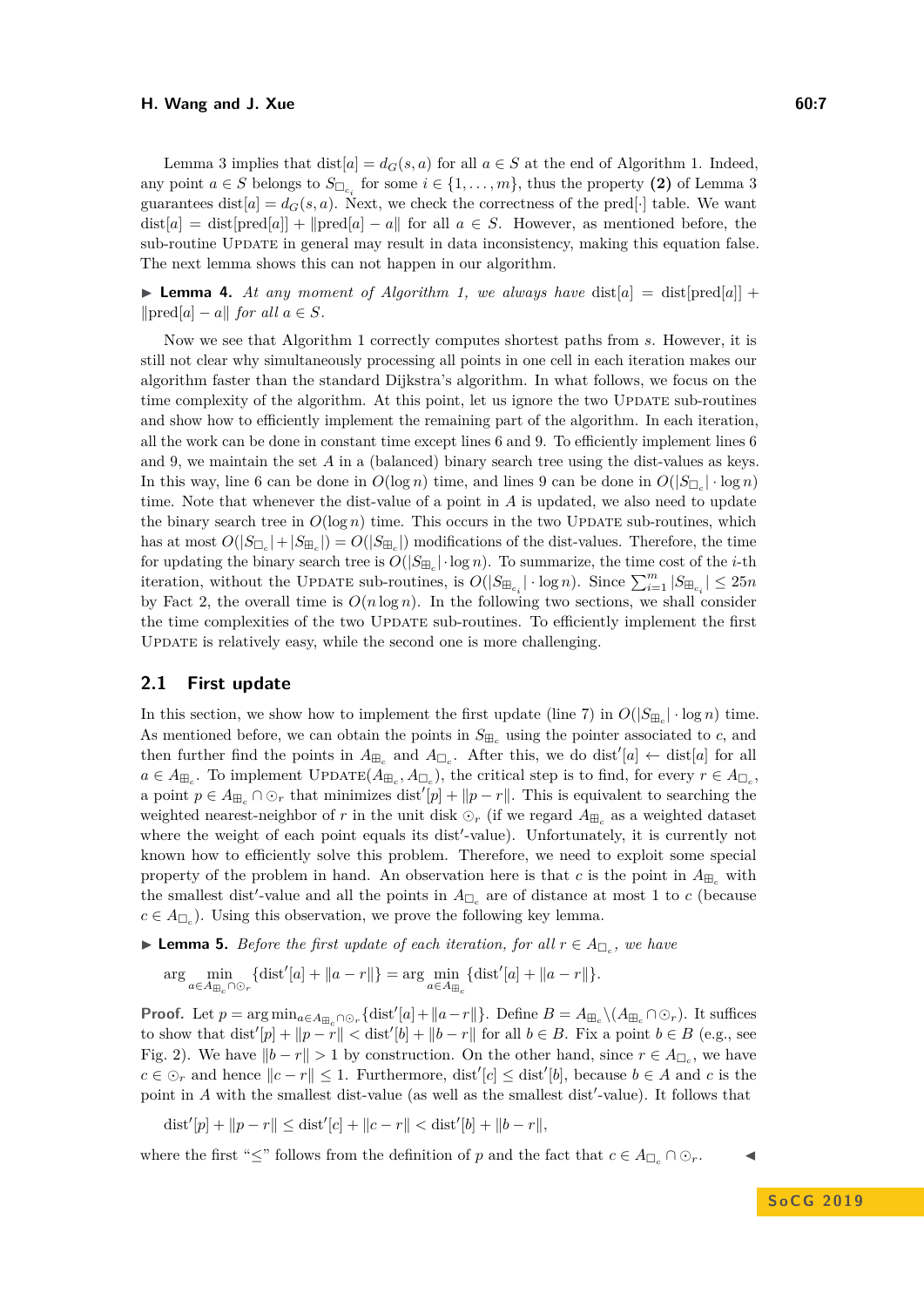<span id="page-7-0"></span>

**Figure 2** Illustrating the proof of Lemma [5.](#page-6-0) The solid square is  $\Box_c$  and the solid circle is  $\odot_r$ .

The above lemma makes the problem easy. Indeed, for every  $r \in A_{\Box_c}$ , we only need to find a point  $p \in A_{\mathbb{H}_c}$  that minimizes dist<sup>'</sup>[*p*] + ||*p* − *r*|| and Lemma [5](#page-6-0) guarantees that  $p \in \mathbb{O}_r$ . This is just the standard (additively-)weighted nearest-neighbor search, which can be solved by building a weighted Voronoi Diagram (WVD) on  $A_{\text{H}_c}$  and then querying for each  $r \in A_{\text{H}_c}$ . Building the WVD takes  $O(|A_{\boxplus_c}| \cdot \log |A_{\boxplus_c}|)$  time and linear space [\[8\]](#page-12-12), and each query can be answered in  $O(\log |A_{\text{H}_c}|)$  time. The last step, updating the dist-values and pred-values of the points in  $A_{\Box_c}$ , is easy. So the first update of the *i*-th iteration can be done in  $O(|S_{\Box_c}| \cdot \log n)$ time. Since  $\sum_{i=1}^{m} |S_{\mathbb{H}_{c_i}}| \leq 25n$ , the total time for the first update is  $O(n \log n)$ .

## <span id="page-7-1"></span>**2.2 Second update**

In this section, we consider the second update (line 8) in Algorithm [1.](#page-4-0) Unfortunately, the trick used in the first update does not apply, which makes the second update more difficult. Here we design a more general algorithm, which can implement  $\text{UPDATE}(U, V)$  for arbitrary subsets  $U, V \subseteq S$  in  $O(f(k) + k \log k)$  time where  $k = |U| + |V|$  and  $f(k)$  is the time cost of the OIWNN problem with *k* operations (i.e., insertions and queries). The framework of the algorithm is presented in Algorithm [2.](#page-8-1) After copying  $dist[\cdot]$  to  $dist'[\cdot]$ , we first sort the points in  $U$  in increasing order of their dist<sup>'</sup>-values (line 2). Then we compute  $|U|$  disjoint subsets  $V_1, \ldots, V_{|U|}$  of *V* (line 4), where  $V_i$  consists of the points contained in  $\odot_{u_i}$  but not contained in  $\odot_{u_j}$  for any  $j < i$ . Note that  $\bigcup_{i=1}^{|U|} V_i$  consists of all the points in *V* who have neighbors in U, and hence we only need to update the shortest-path information of these points. For each point  $v \in V_i$ , what we do is to find its weighted nearest-neighbor p in  $\{u_i, \ldots, u_{|U|}\}\$  where the weights are the dist-values (line 9), and update the shortest-path information of *v* by attempting to use *p* as predecessor (line 10-12).

We first prove the correctness of Algorithm [2.](#page-8-1) Consider a point  $v \in V_i$ . The purpose of UPDATE(*U, V*) is to find the weighted nearest-neighbor of *v* in  $U \cap \mathcal{O}_v$  (and use it to update the shortest-path information of *v*), while what we find in line 9 is the weighted nearest-neighbor p in  $\{u_i, \ldots, u_{|U|}\}$ . We notice that  $U \cap \odot_v \subseteq \{u_i, \ldots, u_{|U|}\}$  because  $v \notin \odot_{u_j}$ for all  $j < i$  by the definition of  $V_i$ . Therefore, we only need to show that the point  $p$ computed by line 9 is contained in  $U \cap \odot_v$ .

▶ **Lemma 6.** At line 9 of Algorithm [2,](#page-8-1) we have  $p \in U \cap \mathcal{O}_v$ .

**Proof.** Clearly, we have  $p \in U$  since  $B = \{u_i, \ldots, u_{|U|}\} \subseteq U$ . It suffices to show  $||p - v|| \leq 1$ . Assume for a contradiction that  $\|p-v\| > 1$ . We have  $\|u_i-v\| \leq 1$  since  $v \in V_i$ . Furthermore,  $\text{dist}'[u_i] \leq \text{dist}'[p]$  because  $p \in \{u_i, \ldots, u_{|U|}\}\$  and  $\text{dist}'[u_i] \leq \text{dist}'[u_j]$  for all  $j \geq i$ . Hence,

 $\text{dist}'[u_i] + ||u_i - v|| \leq \text{dist}'[u_i] + 1 \leq \text{dist}'[p] + 1 < \text{dist}'[p] + ||p - v||,$ 

which contradicts the fact that *p* is the weighted nearest-neighbor of *v* in  $\{u_i, \ldots, u_{|U|}\}.$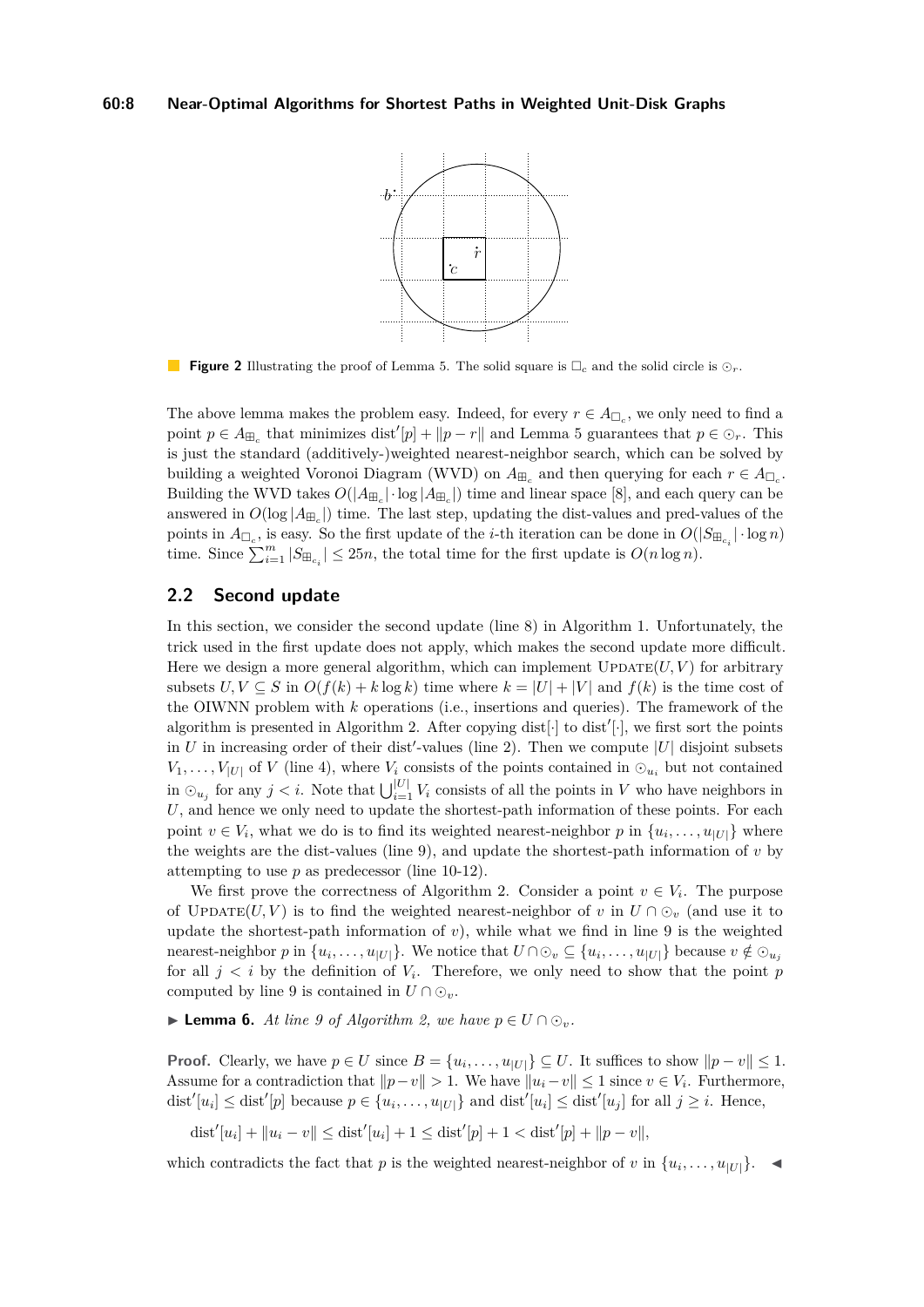<span id="page-8-1"></span>1: dist<sup>'</sup>[*u*] ← dist[*u*] for all  $u \in U$ . 2: Sort the points in  $U = \{u_1, \ldots, u_{|U|}\}$  such that  $\text{dist}'[u_1] \leq \cdots \leq \text{dist}'[u_{|U|}]$ 3: **for**  $i = 1, ..., |U|$  **do** 4:  $V_i \leftarrow \{v \in V : v \in \odot_{u_i} \text{ and } v \notin \odot_{u_j} \text{ for all } j < i\}$ 5:  $B \leftarrow \emptyset$ 6: **for**  $i = |U|, \ldots, 1$  **do** 7:  $B \leftarrow B \cup \{u_i\}$ 8: **for**  $v \in V_i$  **do** 9:  $p \leftarrow \arg \min_{b \in B} {\{\text{dist}'[b] + ||b - v||\}}$ 10: **if** dist[*v*] > dist'[*p*] +  $||p - v||$  then 11:  $dist[v] \leftarrow dist'[p] + ||p - v||$ 12:  $\text{pred}[v] \leftarrow p$ 

Next, we analyze the time complexity of Algorithm [2.](#page-8-1) At the beginning, we need to sort the points in *U* in increasing order of their dist-values, which can be done in  $O(|U| \cdot \log |U|)$ time and hence  $O(k \log k)$  time. Algorithm [2](#page-8-1) basically consists of two loops. We first consider the second loop (line 6-12). In this loop, what we do is weighted nearest-neighbor search on *B* (line 9) with insertions (line 7), where the weight of each point  $b \in B$  is dist<sup>'</sup>[b]. Note that all insertions and queries here are offline, since the points  $u_1, \ldots, u_{|U|}$  and the sets  $V_1, \ldots, V_{|U|}$  are already known before the loop. We have |*U*| insertions and |*V*| queries, and hence *k* operations in total. Recall that  $f(k)$  is the time for solving the OIWNN problem with *k* operations. So this loop takes  $f(k)$  time.

Now we consider the first loop (line 3-4). This loop requires us to compute  $V_i$ , the subset of *V* consisting of the points contained in  $\odot_{u_i}$  but not contained in  $\odot_j$  for all  $j < i$ , for  $i \in \{1, \ldots, |U|\}$ . We have the following lemma. With the lemma, UPDATE $(U, V)$  can be done in  $O(f(k) + k \log k)$  time.

<span id="page-8-0"></span> $\blacktriangleright$  **Lemma 7.** *The first loop of Algorithm [2](#page-8-1) takes*  $O(k \log k)$  *time where*  $k = |U| + |V|$ .

### **2.3 Putting everything together**

As argued before, except the two UPDATE sub-routines, Algorithm [1](#page-4-0) runs in  $O(n \log n)$  time. Section [2.1](#page-6-1) shows that the first update can be done in  $O(|S_{\text{H}_c}| \cdot \log n)$  time. Section [2.2](#page-7-1) demonstrates that the second update of each iteration can be done in  $O(f(k) + k \log k)$  time where  $k = |A_{\Box_c}| + |A_{\boxplus_c}| = O(|S_{\boxplus_c}|)$  and  $f(k)$  is the time for solving the OIWNN problem with *k* operations. Noting the fact  $\sum_{i=1}^{m} |S_{\text{H}_{c_i}}| \leq 25n$ , we can conclude the following.

 $\triangleright$  **Theorem 8.** *Suppose the OIWNN problem with k operations can be solved in*  $f(k)$  *time, where*  $f(k)/k$  *is a non-decreasing function. Then there exists an SSSP algorithm in weighted unit-disk graphs with*  $O(n \log n + f(n))$  *running time, where n is the number of the vertices.* 

**Proof.** According to our analysis and the fact  $\sum_{i=1}^{m} |S_{\text{H}_{c_i}}| \leq 25n$ , the overall time of Algorithm [1](#page-4-0) is  $O(n \log n + \sum_{i=1}^{m} f(|S_{\text{H}_{c_i}}|))$ . Since  $\overline{f(k)}/k$  is non-decreasing, we have

$$
\sum_{i=1}^m f(|S_{\boxplus_{c_i}}|) = \sum_{i=1}^m |S_{\boxplus_{c_i}}| \cdot \frac{f(|S_{\boxplus_{c_i}}|)}{|S_{\boxplus_{c_i}}|} \le \sum_{i=1}^m |S_{\boxplus_{c_i}}| \cdot \frac{f(n)}{n} \le 25 f(n).
$$

Therefore, Algorithm [1](#page-4-0) runs in  $O(n \log n + f(n))$  time.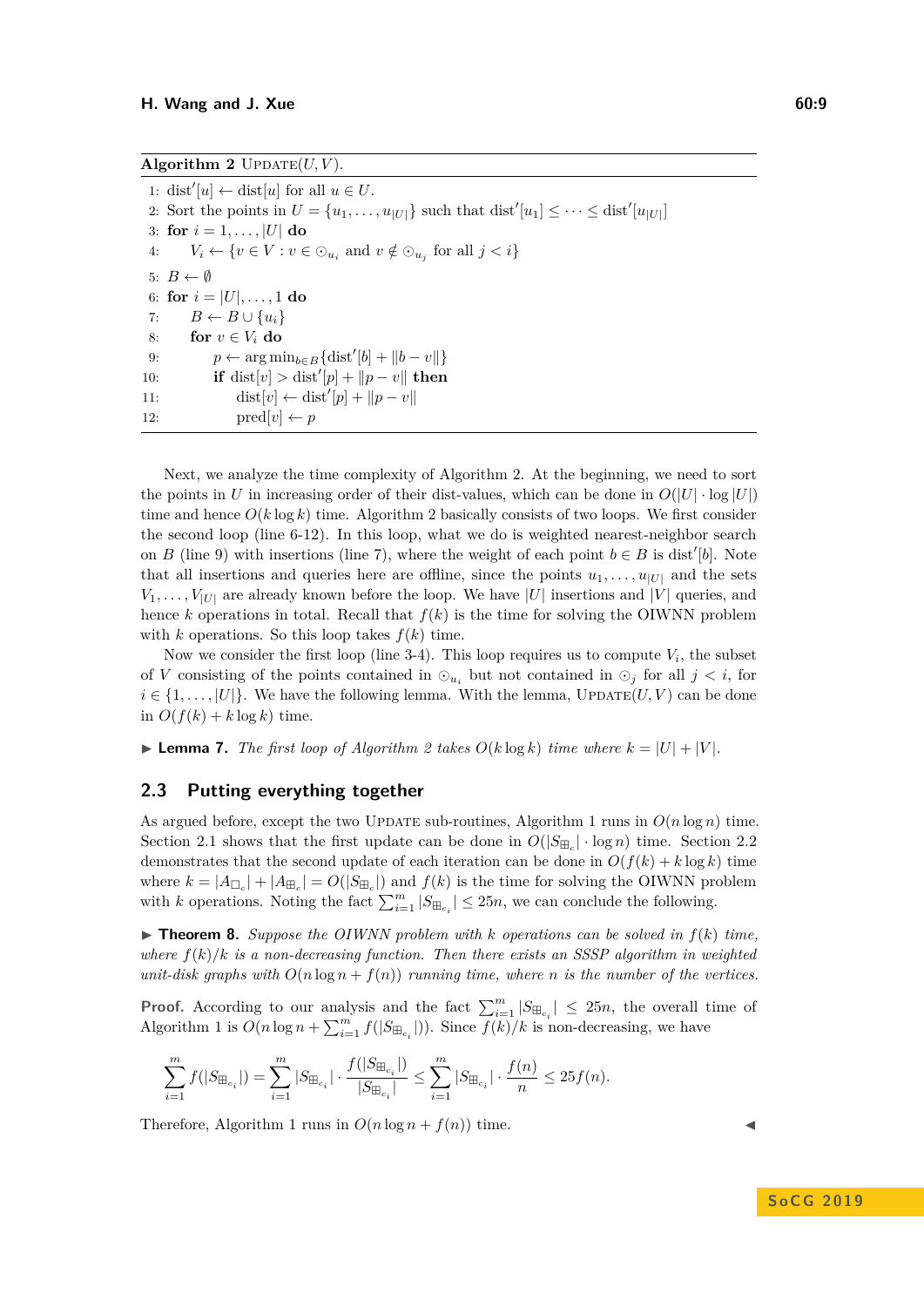#### **60:10 Near-Optimal Algorithms for Shortest Paths in Weighted Unit-Disk Graphs**

Using the standard logarithmic method [\[1\]](#page-12-13) (see also [\[7\]](#page-12-14) with an additional "bulk update" operation), we can solve the OIWNN problem (even the online version) with *k* operations in  $O(k \log^2 k)$  time using linear space, implying  $f(k) = O(k \log^2 k)$ . To explore the offline nature of our OIWNN problem, we give in the full version [\[13\]](#page-12-7) an easier solution with the same performance. By plugging in this algorithm, we obtain the following corollary.

<span id="page-9-1"></span> $\triangleright$  **Corollary 9.** *There exists an SSSP algorithm in weighted unit-disk graphs with*  $O(n \log^2 n)$ *time and O*(*n*) *space, where n is the number of the vertices.*

## <span id="page-9-0"></span>**3 The approximation algorithm**

We now modify our algorithm framework in the last section (Algorithm [1\)](#page-4-0) to obtain a  $(1 + \varepsilon)$ -approximate algorithm for any  $\varepsilon > 0$ . Again, let  $(S, s)$  be the input of the problem where  $|S| = n$  and *G* be the weighted unit-disk graph induced by *S*. Formally, a  $(1 + \varepsilon)$ approximate algorithm computes two tables dist[·] and pred[·] indexed by the points in *S* such that dist $[a] \leq (1+\varepsilon) \cdot d_G(s, a)$  and dist $[a] = \text{dist}[\text{pred}[a]] + ||\text{pred}[a] - a||$  for all  $a \in S$ . Note that the two tables dist[·] and pred[·] enclose, for each point  $a \in S$ , a path from *s* to *a* in *G* that is a  $(1 + \varepsilon)$ -approximation of the shortest path from *s* to *a*.

Our algorithm is shown in Algorithm [3,](#page-10-0) which differs from our exact algorithm (Algorithm [1\)](#page-4-0) as follows. First, in the initialization, we directly compute the dist-values and pred-values of all the neighbors of *s* in *G* (line 4-6); note that if *a* is a neighbor of *s* then the shortest path from *s* to *a* is  $\langle s, a \rangle$ , because *G* is a weighted unit-disk graph. Second, the first update in Algorithm [1](#page-4-0) is replaced with two update procedures (line 10-11). Finally, the second update in Algorithm [1](#page-4-0) is replaced with an approximate update (line 12) in Algorithm [3,](#page-10-0) which involves a new sub-routine ApproxUpdate defined as follows. If *U* and *V* are two *disjoint* subsets of *S*, APPROXUPDATE $(U, V)$  conceptually does the following.

- **1.** For each  $v \in V$ , pick a point  $p_v \in U \cap \odot_v$  such that  $dist[p_v] + ||p_v v|| \leq dist[u] + ||u v|| + \varepsilon/2$ for all  $u \in U \cap \odot_v$ .
- **2.** For all *v* ∈ *V*, if dist[*v*]  $\lt$  dist[*p<sub><i>v*</sub></sub>] + ||*p<sub><i>v*</sub></sub> − *v*||, then dist[*v*]  $\lt$  dist[*p<sub><i>v*</sub></sub>] + ||*p<sub><i>v*</sub> − *v*|| and  $\text{pred}[v] \leftarrow p_v.$

Unlike the UPDATE sub-routine, APPROXUPDATE cannot result in data inconsistency because we require *U* and *V* to be disjoint.

The basic idea of Algorithm [3](#page-10-0) is similar to that of our exact algorithm. To verify the correctness of the algorithm, we need to introduce some notations. For  $a \in S$ , let  $l_a$  be the number of the edges on the path  $\pi_G(s, a)$  and define  $\tau_a = d_G(s, a) + (l_a - 1) \cdot (\varepsilon/2)$ . Also, as in Section [2,](#page-3-0) we use  $\lambda_a$  to denote the *s*-predecessor of *a*. We first notice the following fact.

<span id="page-9-3"></span>**► Fact 10.** For all  $a \in S$ ,  $\tau_a \leq (1+\varepsilon) \cdot d_G(s, a)$ .

**Proof.** Suppose  $\pi_G(s, a) = \langle z_0, z_1, \ldots, z_{l_a} \rangle$  where  $z_0 = s$  and  $z_{l_a} = a$ . Note that  $||z_i - z_{i+2}|| >$ 1 for all  $i \in \{0, \ldots, l_a - 2\}$ , for otherwise  $\langle z_0, z_1, \ldots, \hat{z}_{i+1}, \ldots, z_{l_a} \rangle$  would be a shorter path from *s* to *a* than  $\pi_G(s, a)$  (here  $\hat{z}_{i+1}$  means  $z_{i+1}$  is absent in the sequence). Therefore,  $d_G(s, a) \ge (l_a - 1)/2$ , and  $\tau_a = d_G(s, a) + (l_a - 1) \cdot (\varepsilon/2) \le (1 + \varepsilon) \cdot d_G(s, a)$ .

Let *m* be the number of iterations of the main loop and  $c_i$  be the point *c* picked in the *i*-th iteration. Note that Fact [2](#page-4-1) also holds for Algorithm [3.](#page-10-0) Further, we have the following observation, which is similar to Lemma [3](#page-4-2) in Section [2.](#page-3-0)

<span id="page-9-2"></span>I **Lemma 11.** *Algorithm [3](#page-10-0) has the following properties.*

- **(1)** When the *i*-th iteration begins, dist $[a] \leq \tau_a$  for all  $a \in S$  with  $\tau_a \leq \text{dist}[c_i]$ .
- (2) *After line 11 of the <i>i*-th *iteration*,  $dist[a] \leq \tau_a$  *for all*  $a \in S_{\Box_{c_i}}$ .
- **(3)** When the *i*-th iteration ends, dist $[a] \leq \tau_a$  for all  $a \in S$  with  $\lambda_a \in S_{\Box_{c_i}}$ .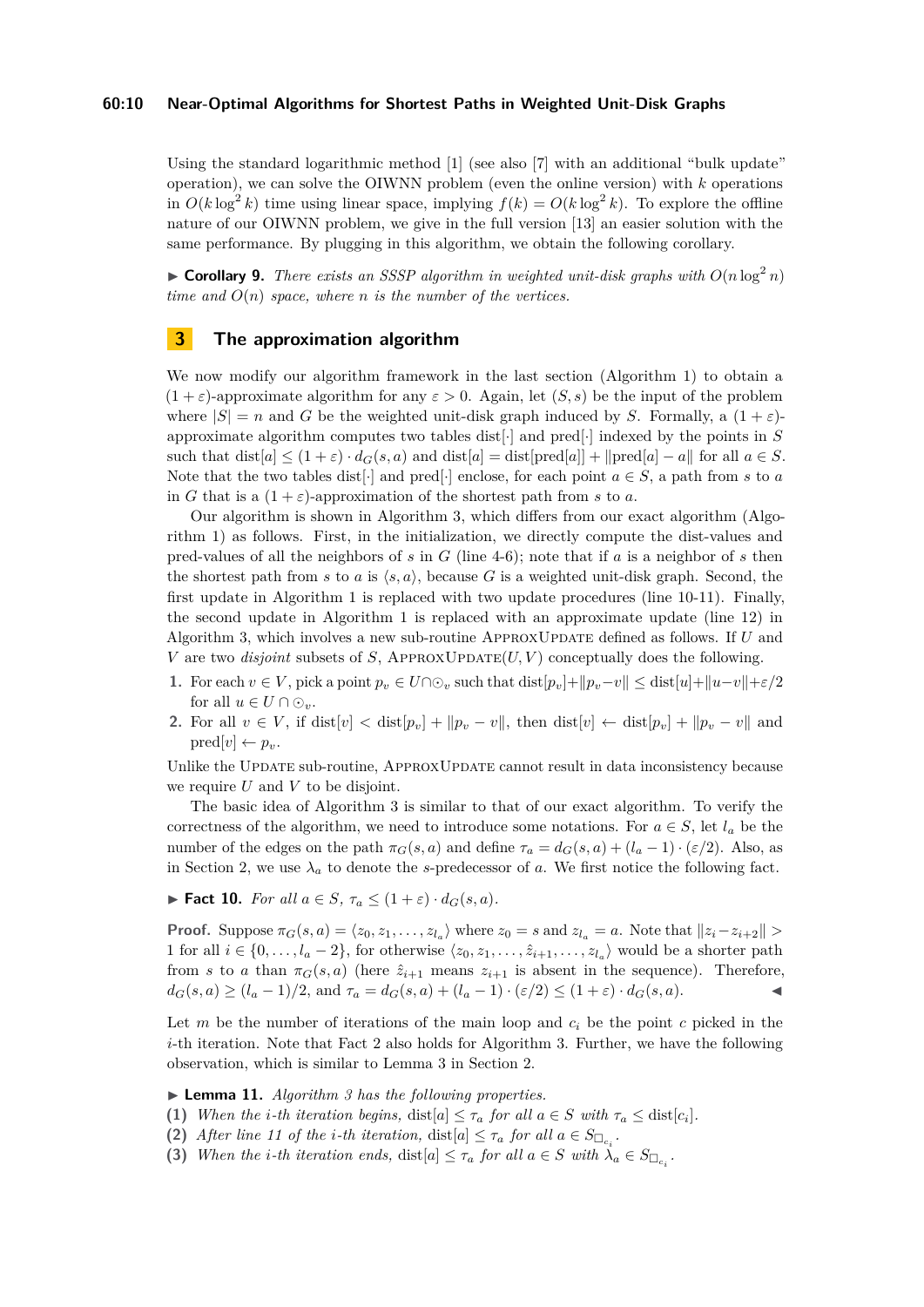<span id="page-10-0"></span>**Algorithm 3** ApproxSSSP(*S, s*).

1: dist[ $a$ ]  $\leftarrow \infty$  for all  $a \in S$ 2:  $\text{pred}[a] \leftarrow \text{NIL}$  for all  $a \in S$ 3: dist[ $s$ ]  $\leftarrow$  0 4: **for**  $a \in (S \setminus \{s\}) \cap \odot_s$  **do** 5: dist[ $a \nvert \leftarrow \|s - a\|$ 6:  $\text{pred}[a] \leftarrow s$ 7:  $A \leftarrow S$ 8: **while**  $A \neq \emptyset$  **do**  $\triangleright$  Main loop 9:  $c \leftarrow \arg \min_{a \in A} \{\text{dist}[a]\}$ 10: UPDATE $(A_{\mathbb{H}_c} \backslash A_{\mathbb{L}_c}, A_{\mathbb{L}_c})$ 11:  $\qquad \text{UPDATE}(A_{\Box_c}, A_{\Box_c})$ 12: APPROXUPDATE $(A_{\Box_c}, A_{\boxplus_c} \backslash A_{\Box_c})$ ) *.* Approximate update 13:  $A \leftarrow A \setminus A_{\square}$ 14: **return** dist[·] and pred[·]

By the above lemma, we see that dist $[a] \leq \tau_a$  for all  $a \in S$  at the end of Algorithm [3.](#page-10-0) Indeed, any point  $a \in S$  belongs to  $S_{\Box_{c_i}}$  for some  $i \in \{1, \ldots, m\}$ , thus the property **(2)** of Lemma [11](#page-9-2) guarantees that dist $[a] \leq \tau_a$ . Using Fact [10,](#page-9-3) we further conclude that  $dist[a] \leq (1+\varepsilon) \cdot d_G(s,a)$  for all  $a \in S$  at the end of Algorithm [3.](#page-10-0) Next, we need to check the correctness of the pred[·] table. We want dist[*a*] = dist[pred[*a*]] +  $\|$ pred[*a*] – *a* $\|$  for all *a* ∈ *S*. As mentioned in Section [2,](#page-3-0) the procedure  $\text{UPDATE}(U, V)$  may result in data inconsistency, namely dist $[v] >$  dist $[pred[v]] + ||pred[v] - v||$  for some  $v \in V$ , when *U* and *V* are not disjoint. In Algorithm [3,](#page-10-0) the only place where this can happen is line  $11$  (note that the UPDATE sub-routine in line 10 acts on two disjoint sets). However, the following lemma shows that even line 11 cannot result in data inconsistency.

<span id="page-10-1"></span>**► Lemma 12.** After line 11 of each iteration in Algorithm [3,](#page-10-0) we have  $dist[a] \leq dist[b] + ||b-a||$ *for all*  $a, b \in A_{\Box_c}$ . In particular, at any moment of Algorithm [3,](#page-10-0) we always have  $dist[a] =$ dist[pred[a]] +  $\text{||pred}[a] - a\text{||}$  *for all*  $a \in S$ *.* 

The correctness of Algorithm [3](#page-10-0) is thus proved. Later, the first statement of Lemma [12](#page-10-1) will also be used to obtain an efficient implementation of the approximate update.

Next, we consider the time complexity of Algorithm [3.](#page-10-0) Using the same argument as in Section [2,](#page-3-0) we see that the running time of Algorithm [3](#page-10-0) without line  $10-12$  is  $O(n \log n)$ . Line 10 can be implemented using the same method as in Section [2.1,](#page-6-1) namely building a WVD on the points in  $A_{\Box_c} \setminus A_{\Box_c}$  and querying for each point in  $A_{\Box_c}$  (the correctness follows from the argument in Section [2.1\)](#page-6-1). Also, line 11 can be implemented in this way, because the points in  $A_{\Box_c}$  are pairwise adjacent in *G*. Therefore, the total running time for line 10 and 11 is  $O(n \log n)$ . It suffices to analyze the time cost of line 12, the approximate update.

## <span id="page-10-2"></span>**3.1 Approximate update**

In order to implement the approximate update (line 12) in Algorithm [3,](#page-10-0) we (implicitly) build another grid  $\Gamma'$  on the plane, which consists of square cells with side-length  $\varepsilon/8$ . To avoid confusion, we use  $\blacksquare$  to denote a cell in *Γ*'. For a point  $a \in S$ , let  $\blacksquare_a$  denote the cell in *Γ*' containing *a*. For a set *P* of points in  $\mathbb{R}^2$  and a cell  $\blacksquare$  in *Γ'*, define  $P_{\blacksquare} = P \cap \blacksquare$ .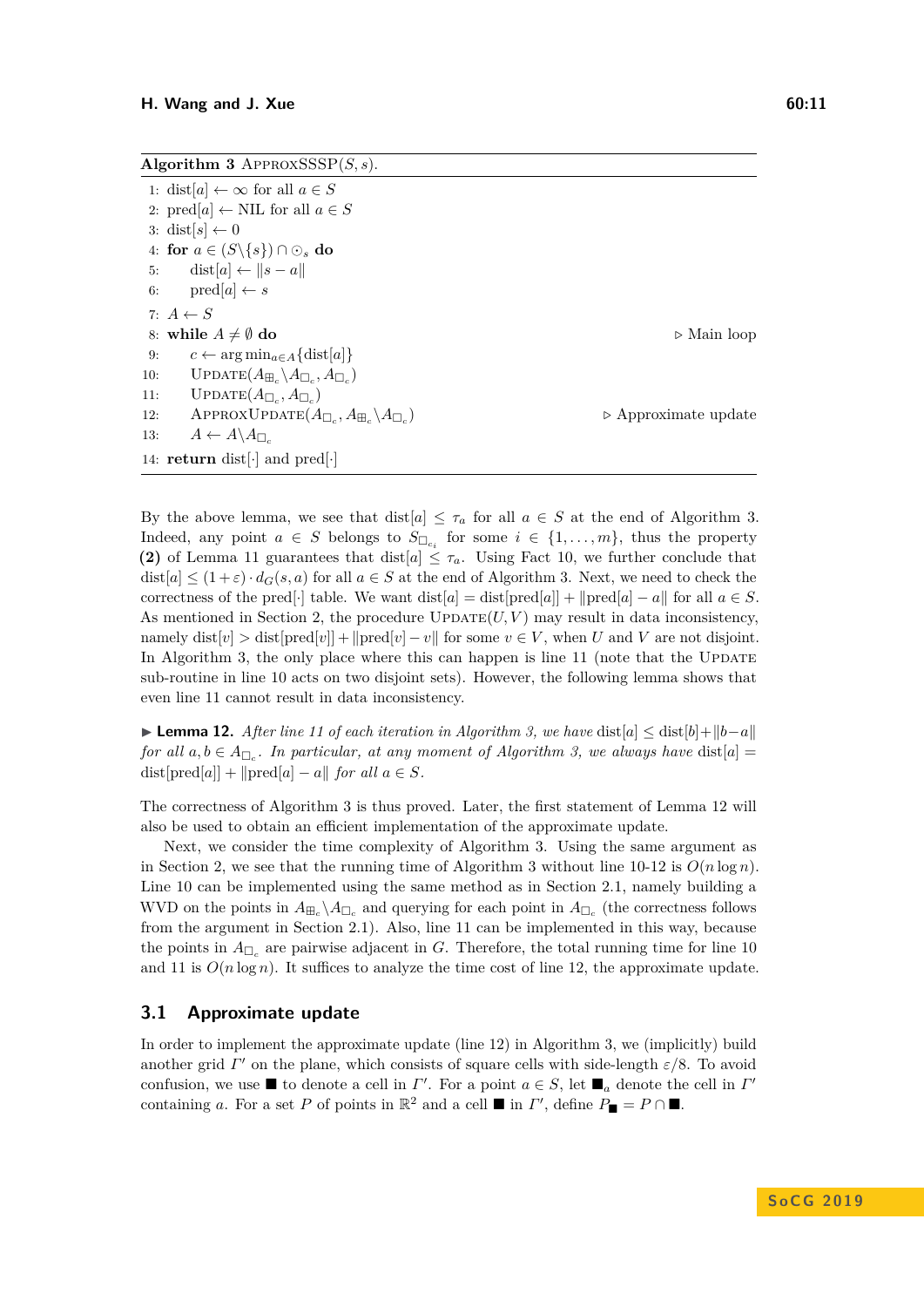#### **60:12 Near-Optimal Algorithms for Shortest Paths in Weighted Unit-Disk Graphs**

Line 12 of Algorithm [3](#page-10-0) is APPROXUPDATE $(A_{\Box_c}, A_{\Box_c}),$  Let  $U = A_{\Box_c}$  and  $V =$  $A_{\boxplus_c} \backslash A_{\Box_c}$ . We shall use two special properties of the set *U*: **(i)** all the points in *U* are contained in one cell in *Γ* and (ii) dist $[u] \leq dist[u'] + ||u' - u||$  for all  $u, u' \in U$  before the procedure  $APPROXUPDATE(U, V)$ , which follows from Lemma [12.](#page-10-1) Our algorithm for implementing APPROXUPDATE $(U, V)$  is shown in Algorithm [4,](#page-11-0) which is a variant of Algorithm [2.](#page-8-1) Here we no longer need the dist<sup>'</sup>[ $\cdot$ ] table because *U* and *V* are disjoint.

<span id="page-11-0"></span>Algorithm 4 APPROXUPDATE $(U, V)$ .

1: Sort the points in  $U = \{u_1, \ldots, u_{|U|}\}$  such that  $dist[u_1] \leq \cdots \leq dist[u_{|U|}]$ 2: **for**  $i = 1, ..., |U|$  **do** 3:  $V_i \leftarrow \{v \in V : v \in \odot_{u_i} \text{ and } v \notin \odot_{u_j} \text{ for all } j < i\}$ 4:  $U' \leftarrow \{u_j : j \geq k \text{ for all } k \text{ such that } u_k \in \blacksquare_{u_j}\}\$ 5:  $B \leftarrow \emptyset$ 6: **for**  $i = |U|, \ldots, 1$  **do** 7: **if**  $u_i \in U'$  then  $B \leftarrow B \cup \{u_i\}$ 8: **for**  $v \in V_i$  **do** 9:  $p \leftarrow \arg \min_{b \in B} {\{\text{dist}[b] + ||b - v||\}}$ 10: **if**  $p \notin \odot_v$  then  $p \leftarrow u_i$ 11: **if** dist[*v*] > dist[*p*] +  $||p - v||$  then 12: dist $[v] \leftarrow \text{dist}[p] + ||p - v||$ 13:  $\text{pred}[v] \leftarrow p$ 

Recall the definition of the sub-routine APPROXUPDATE in Section [3.](#page-9-0) To verify the correctness of Algorithm [4,](#page-11-0) it suffices to show that just before line 11, the point  $p$  satisfies that  $p \in U \cap \mathcal{O}_v$  and  $dist[p] + ||p - v|| \leq dist[r] + ||r - v|| + \varepsilon/2$  for all  $r \in U \cap \mathcal{O}_v$ . The condition  $p \in \mathcal{Q}_v$  is clearly satisfied, because of line 10 (note that  $u_i \in \mathcal{Q}_v$ ). To verify the latter condition, we establish the following lemma.

**► Lemma 13.** *Just before line 11 of Algorithm [4,](#page-11-0) we have* dist $[p] + ||p - v|| \leq dist[r] + ||r - v||$  $v \| + \varepsilon/2$  *for all*  $r \in U \cap \odot_v$ .

For the time complexity of Algorithm [4,](#page-11-0) let  $k = |U| + |V|$ . The sorting in line 1 takes  $O(|U| \cdot \log |U|)$  time. The loop in line 2-3 can be implemented in  $O(k \log |U|)$  time using the same method as in Section [2.2.](#page-7-1) In line 4, we can compute the set  $U'$  in  $O(|U| \cdot \log(|S_{\Xi_c}|/\varepsilon))$ time by grouping the points in  $U$  that belong to the same  $\Gamma'$ -cell (see the full version [\[13\]](#page-12-7) for a more detailed discussion). The loop in line 6-13 is basically weighted nearest-neighbor search (line 9) with insertions (line 7). There are  $O(|V|)$  queries and  $O(|U'|)$  insertions. Note that  $|U'| = O(\varepsilon^{-2})$ , because of the property (i) of *U*. Therefore, if we use  $f(k_1, k_2)$  to denote the time cost for solving the OIWNN problem with *k*<sup>1</sup> operations in which at most  $k_2$  operations are insertions, then the loop in line 6-13 takes  $f(k, O(\varepsilon^{-2}))$  time. In sum, the running time of Algorithm [4](#page-11-0) is  $O(f(k, O(\varepsilon^{-2})) + k \log k)$  time. Therefore, the approximate update in Algorithm [3](#page-10-0) can be done in  $O(f(|S_{\mathbb{H}_c}|, O(\varepsilon^{-2})) + |S_{\mathbb{H}_c}| \cdot \log(|S_{\mathbb{H}_c}|/\varepsilon))$  time.

## **3.2 Putting everything together**

Except the approximate update, Algorithm [1](#page-4-0) runs in  $O(n \log n)$  time. Section [3.1](#page-10-2) shows that the approximate update of each iteration can be done in  $O(f(k, O(\varepsilon^{-2})) + k \log k + k \log(1/\varepsilon))$ time where  $k = |A_{\Box_c}| + |A_{\boxplus_c}| = O(|S_{\boxplus_c}|)$  and  $f(k_1, k_2)$  is the time for solving the OIWNN problem with *k*<sup>1</sup> operations in which at most *k*<sup>2</sup> operations are insertions. Noting the fact  $\sum_{i=1}^{m} |S_{\boxplus_{c_i}}| \leq 25n$ , we can conclude the following.